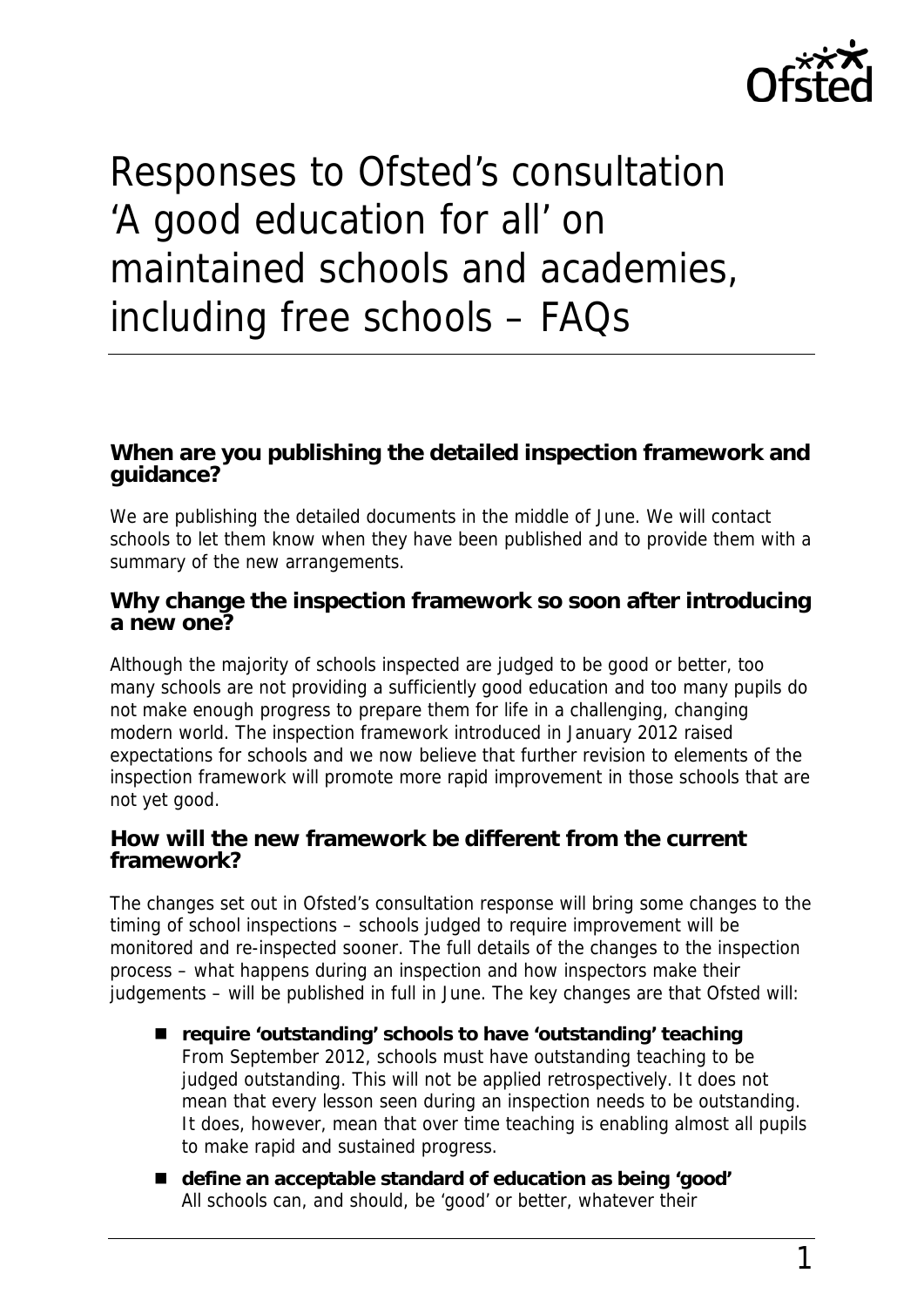circumstances. Our grade descriptors will be clear that a school can be 'good' where pupils' attainment is below average but they are making good progress. We will pay particular attention to how schools are using the pupil premium to improve pupils' achievement.

#### ■ replace the current 'satisfactory' judgement with 'requires **improvement' where schools are not inadequate but are not yet providing a good standard of education**

Inspection reports will be clear about why these schools are not yet good, what these schools need to do to improve, and their strengths.

- **replace the 'notice to improve' category with 'serious weaknesses'** Schools which are inadequate overall and require *significant* improvement but where leadership and management are not inadequate are likely to have 'serious weaknesses'.
- introduce earlier full re-inspection of schools judged as 'requires **improvement'**

We will monitor schools that are not yet good to help them to improve as fast as possible. We will re-inspect schools judged as 'requires improvement' within a maximum period of two years and earlier if required. The timing of the inspection will reflect the individual school's circumstances and will be informed by what inspectors find at the monitoring visits.

■ usually limit the number of times schools can be deemed to **'require improvement' to two consecutive inspections before they are judged 'inadequate' and deemed to require 'special measures'** Schools which have been judged to require improvement will be subject to regular monitoring. A school judged to require improvement will have a full section 5 re-inspection within a maximum period of two years. If at that inspection it is still judged to require improvement, there will be further monitoring, and another full section 5 inspection will take place within a further two years. If at this inspection it is still not 'good', it is highly likely that it will be judged inadequate and deemed to require special measures. This will be because the school is not providing an acceptable standard of education, and the persons responsible for leading, managing or governing the school are not demonstrating the capacity to secure the necessary improvement. However, there may be exceptions to this. For example, if there is now a clear, sustained, upward trend, but the school is not yet good in all areas, inspectors may not judge the school to require 'special measures'.

#### ■ shorten the notice we give of an inspection

We will reduce notice periods in order to see schools as they really are. We reserve the right to inspect without notice, but inspectors will normally contact the school by telephone during the afternoon of the working day prior to the start of the inspection. This will allow the school to make practical arrangements, including informing parents that an inspection is to take place, so they can feed back their views to Ofsted using the 'Parent View' facility on our website. We will continue to keep the notice period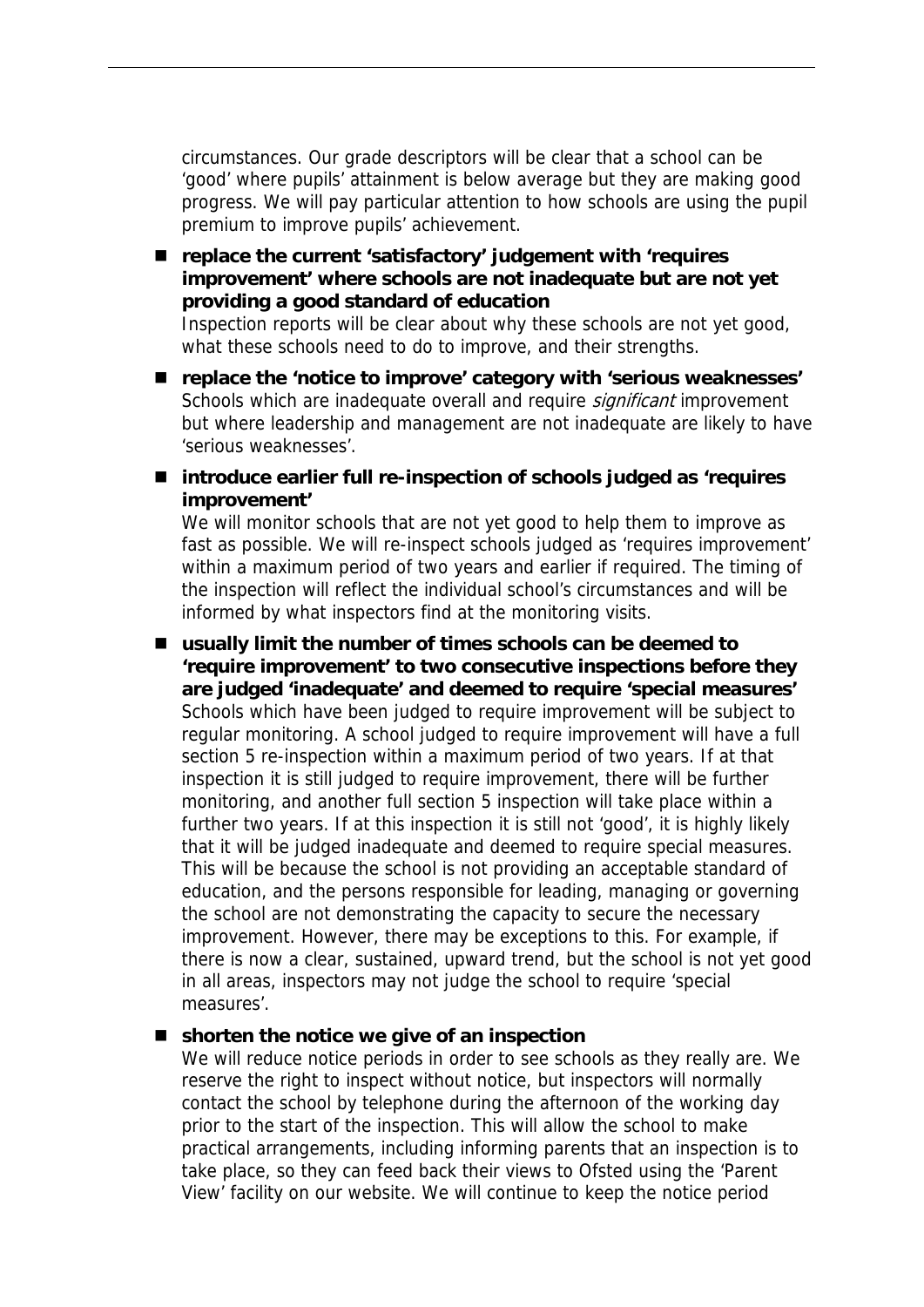

under review in the light of the strong support parents gave to completely unannounced inspections.

■ request that schools provide anonymised information of the **outcomes of the most recent performance management of all teachers**

Good teaching, and the leadership and management of teaching, are central to schools' success. Inspectors will evaluate the robustness of performance management arrangements, and consider whether there is a correlation between the quality of teaching in a school and the salary progression of the school's teachers. We will take the necessary steps to ensure that no individual teacher is identified so that confidential information is not revealed.

We will continue to focus on four key aspects of a school's work: achievement; teaching; behaviour and safety; and leadership and management. We will grade on a four-point scale: outstanding (grade 1), good (grade 2), requires improvement (grade 3) and inadequate – serious weaknesses or special measures

## **Will there be more schools in categories of concern?**

It is impossible to predict the outcomes of inspections. We hope that schools will continue to improve and that increasing proportions of schools are judged as good or better. The new judgement of 'requires improvement' which replaces the old satisfactory judgement does not place a school in a category of concern.

Under our revised framework, when a school is judged inadequate and placed in a formal category of concern it will have either 'serious weaknesses' or be deemed to need 'special measures'. The designation of 'serious weaknesses' replaces the current category of 'notice to improve' and applies to a school that requires significant improvement but nonetheless has the capacity to improve. The term 'serious weaknesses' better reflects the important concerns that inspection reveals about such schools.

## **Why change from satisfactory to 'requires improvement'?**

Parents want to send their children to good schools and to have a good education. While we recognise that many schools currently judged satisfactory provide some elements of a good education and that some pupils do achieve well, there are too many pupils in these schools who are not achieving as well as they should. 'Satisfactory' is not good enough and when a school is judged to 'require improvement' we will be signalling that it is not doing sufficiently well.

In addition, 'requires improvement' schools will be re-inspected sooner, that is, within two years of their last inspection, and will be monitored by inspectors.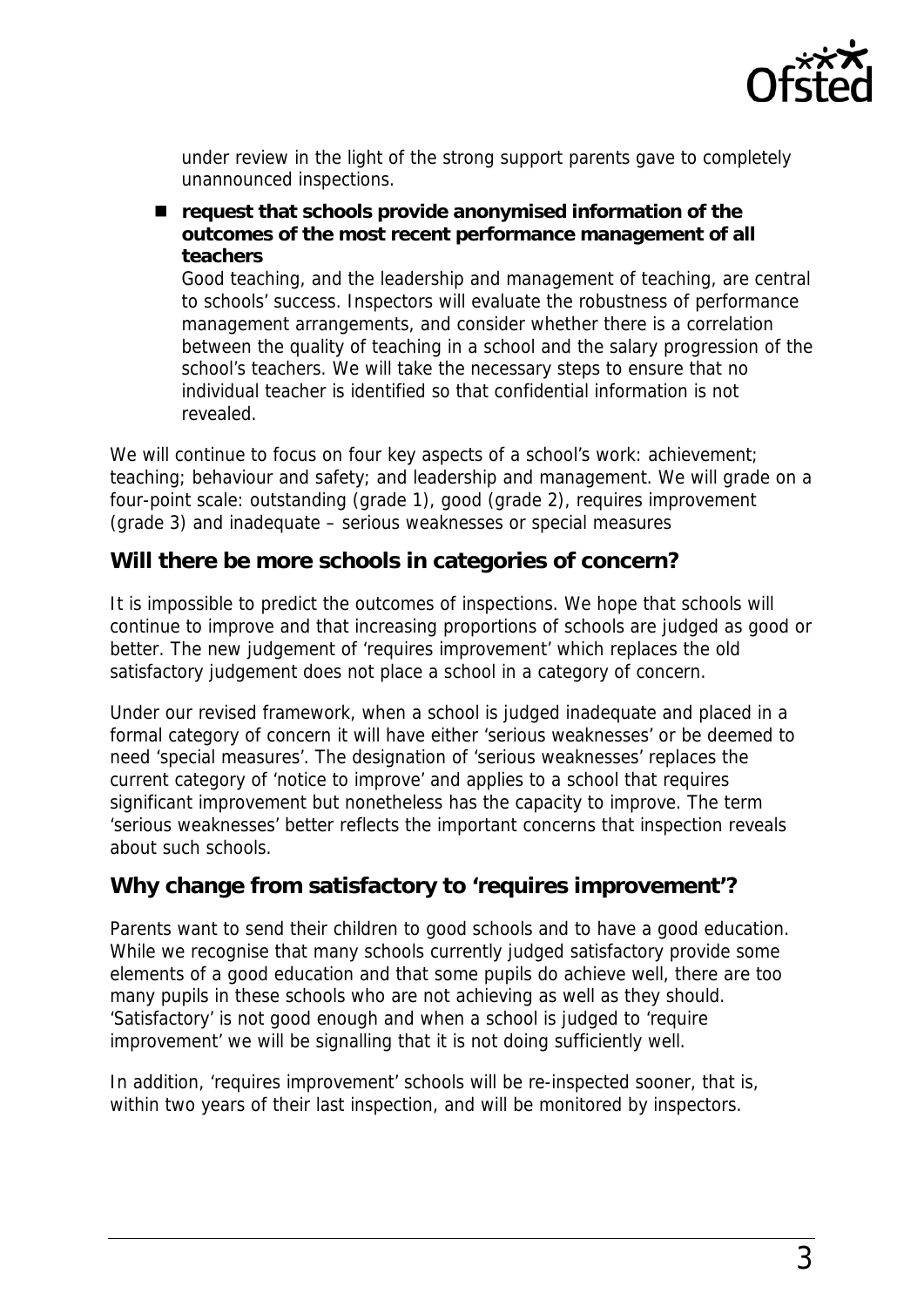## **Why have you decided to replace 'notice to improve' with 'serious weaknesses'?**

The new designation of 'serious weaknesses' replaces the current term 'notice to improve'. The term 'serious weaknesses' better reflects the important concerns that inspection reveals about these schools and is clearer in the message it provides for parents and carers. These are schools where there are serious concerns about aspects of the quality of education and where one or more of the key areas of achievement, the quality of teaching and behaviour and safety are judged inadequate (grade 4). These schools do not require special measures, as the school leaders and governors are demonstrating their capacity to improve these schools

# **How will Ofsted define an acceptable standard of education?**

Anything less than 'good' is not an acceptable standard of education. Ofsted expects that in a good school pupils will achieve well, they will be well taught, feel safe and behave well; there will be strengths in their personal development and the school will be well led by senior staff and governors. The indicators for the key judgements are being revised for publication in June. Ofsted will be clear in revised indicators that a school can be good where pupil attainment is below average, if pupils are making good progress.

## **Do schools need to have a certain proportion of lessons observed during the inspection as 'outstanding' before the school can be judged 'outstanding'?**

No – inspectors will consider the full range of evidence and the impact of teaching on pupils' learning over time, before determining the quality of teaching. Inspectors will also consider the context of the situation, taking into account, for example, where schools are supporting teacher trainees. Lesson observations play an important part in reaching judgements about teaching and its impact on pupils' learning and are part of a much wider range of evidence from across the school.

## **Why didn't Ofsted introduce completely unannounced inspections?**

We have taken account of the strong feeling on this matter. We believe that, by reducing the notice from up to two days to no more than half a working day, we have gone a long way to meeting parents' preferred approach. At the same time we have not gone for full 'no-notice' because of practical issues like being sure that parents and governors are informed about the inspection and are able to contribute to the findings, and to enable the headteacher to be available. We will keep the situation with regard to no-notice inspections under review. It should be noted that this decision does not affect the Chief Inspector's powers to authorise completely unannounced inspection of a school at any time. Those inspections which already occur without notice will continue.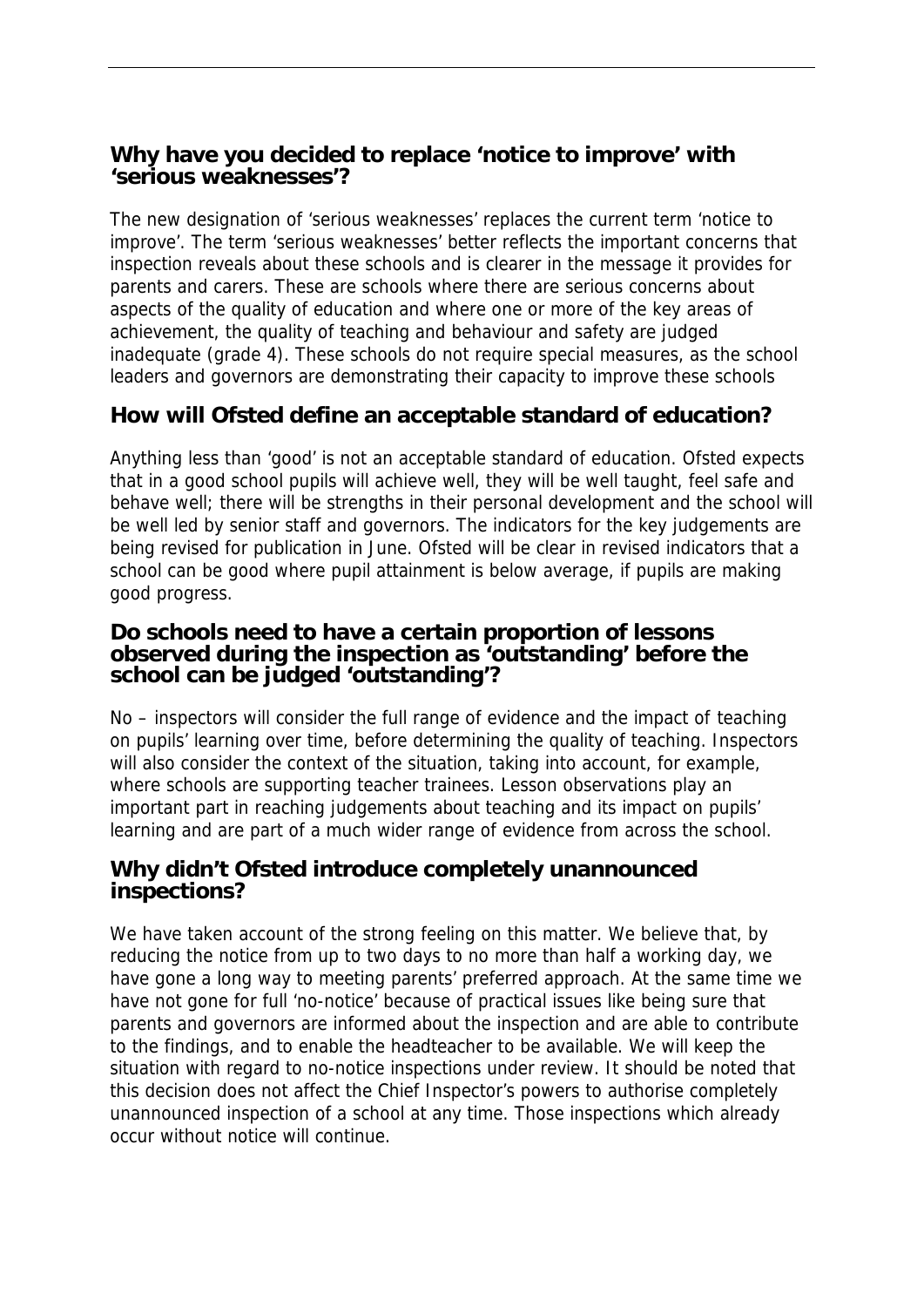

# **How will Ofsted judge progress?**

As now inspectors will consider the progress being made by pupils currently in the school and the progress made by pupils over the last three years. Unlike current arrangements this will not be linked to national averages so that provided the pupils make sufficient progress, any school could be judged a good school. We will be publishing full details in June.

## **How will Ofsted tackle 'stuck' schools?**

We recognise that some schools have been judged satisfactory for consecutive inspections and that in some cases the areas identified for improvement are the same. When judging leadership and management, inspectors will take into account where, for no good reason, schools have not improved over a number of years. Where the school's circumstances have not changed and the same leaders and governors are in post, inspectors will need to consider whether the school is demonstrating the capacity to secure improvement. If there is no demonstrable capacity to improve and the school is not providing an acceptable standard of education inspectors will consider whether it requires special measures.

## **Can schools in disadvantaged areas ever be judged outstanding?**

Most certainly – inspectors will evaluate pupils' progress and the quality of their learning as well as their attainment, when judging achievement and the school's overall effectiveness. This means that all schools, regardless of the area they serve, can be outstanding. Some of the very best schools that we inspect are found in the most challenging areas. These schools make a significant difference for their pupils.

## **Can schools with low attainment ever be judged by Ofsted to be good?**

Yes – the evaluation of pupils' progress is central to our judgements about achievement and a school's overall effectiveness. If pupils are learning well and making good progress over time, a school is likely to be judged good for achievement.

## **How will you keep teachers' performance management and salary information confidential?**

We will require schools to provide anonymised data which cannot identify individual teachers. The information will not be required by inspectors in advance, so won't need to be supplied electronically. It will be examined by inspectors on site during the inspection and will not be taken away from the school site either during, or after, the inspection. Inspectors will want to evaluate the robustness of performance management, the correlation between the quality of teaching and teachers' progression through the salary scale and how those responsible for school governance maintain an effective oversight of this.